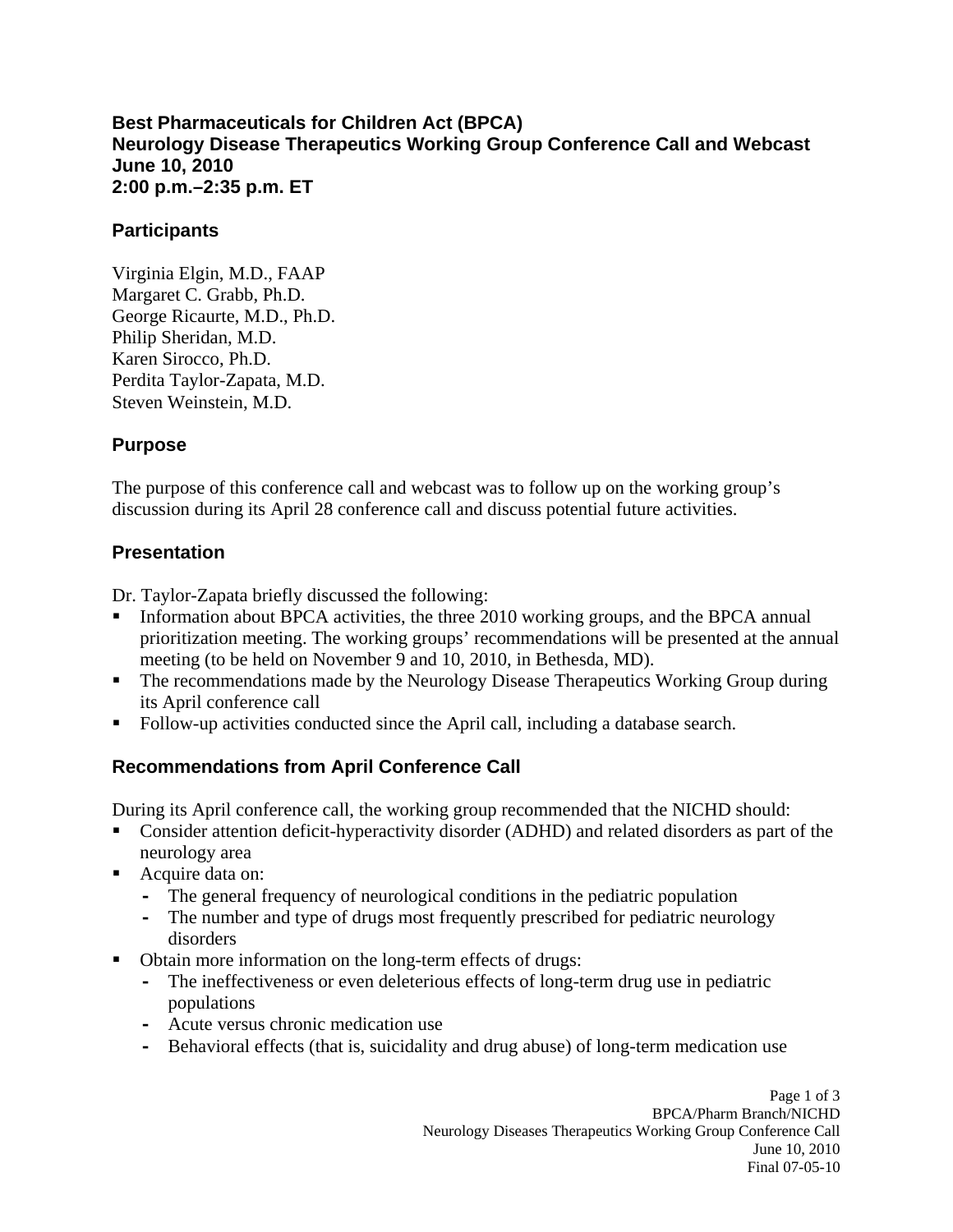- **Conduct more comparative studies of drug use in pediatric versus adult populations as well** as more pharmacokinetic/pharmacodynamic studies
- Gather more information on the use/extrapolation of animal models
- Address specific drug-related issues:
	- **-** Therapeutics for autism/autism spectrum disorder
	- **-** Developmental anesthesiology, including neonatal and perinatal anesthesiology
	- **-** Therapeutics for traumatic brain injury.

## **Follow-Up Activities**

Dr. Taylor-Zapata described some follow-up activities conducted since the April call. The NICHD, through a contract with the Lewin Group, was able to obtain information from a search of the Ingenix database of pharmacy claims for about 20 million people across the United States. The database includes about 4 million children. The search identified the top 20 neurologic therapeutics used in children. Categories of commonly used drugs include narcotic analgesics, stimulants, antiemetics, antianxiety agents, antidepressants, and antipsychotics.

Previous research in this area under BPCA includes:

- ADHD—claims database information on frequency of diagnosis and frequency of medications from 2000 Medicaid database and 2004 commercial database
- Migraines—literature reviews (2007)
- Pediatric anesthetic toxicities—literature reviews (2008)
- **Fragile X and autism research—BPCA co-funded NICHD-sponsored research on new** therapeutic approaches for these disorders.

Dr. Taylor-Zapata provided information about the Traumatic Brain Injury (TBI) Clinical Trials Network, which is part of the National Center for Medical Rehabilitation Research. The contact person for the TBI network is Dr. Beth Ansel. Dr. Taylor-Zapata discussed a National Institute of Neurological Disorders and Stroke (NINDS) meeting in May 2010 on headache. She attended the meeting and participated in the pediatric headache breakout group. Each breakout group will put together its recommendations for future study. The NINDS contact person is Dr. Linda Porter.

Dr. Taylor-Zapata listed some potential next steps and asked for comments from the group. The working group will meet in a breakout session on the first day of the BPCA annual meeting (November 9), and a representative will present the group's recommendations on the second day. Details about the annual meeting will be sent to everyone. Requests for specific information, such as additional literature reviews or database searches, should be sent to her.

# **Open Forum**

Working group members asked about the following:

 The length of studies supported under BPCA. Dr. Taylor-Zapata said that studies are typically 3- to 5-year trials. The BPCA legislation is up for renewal in 2012.